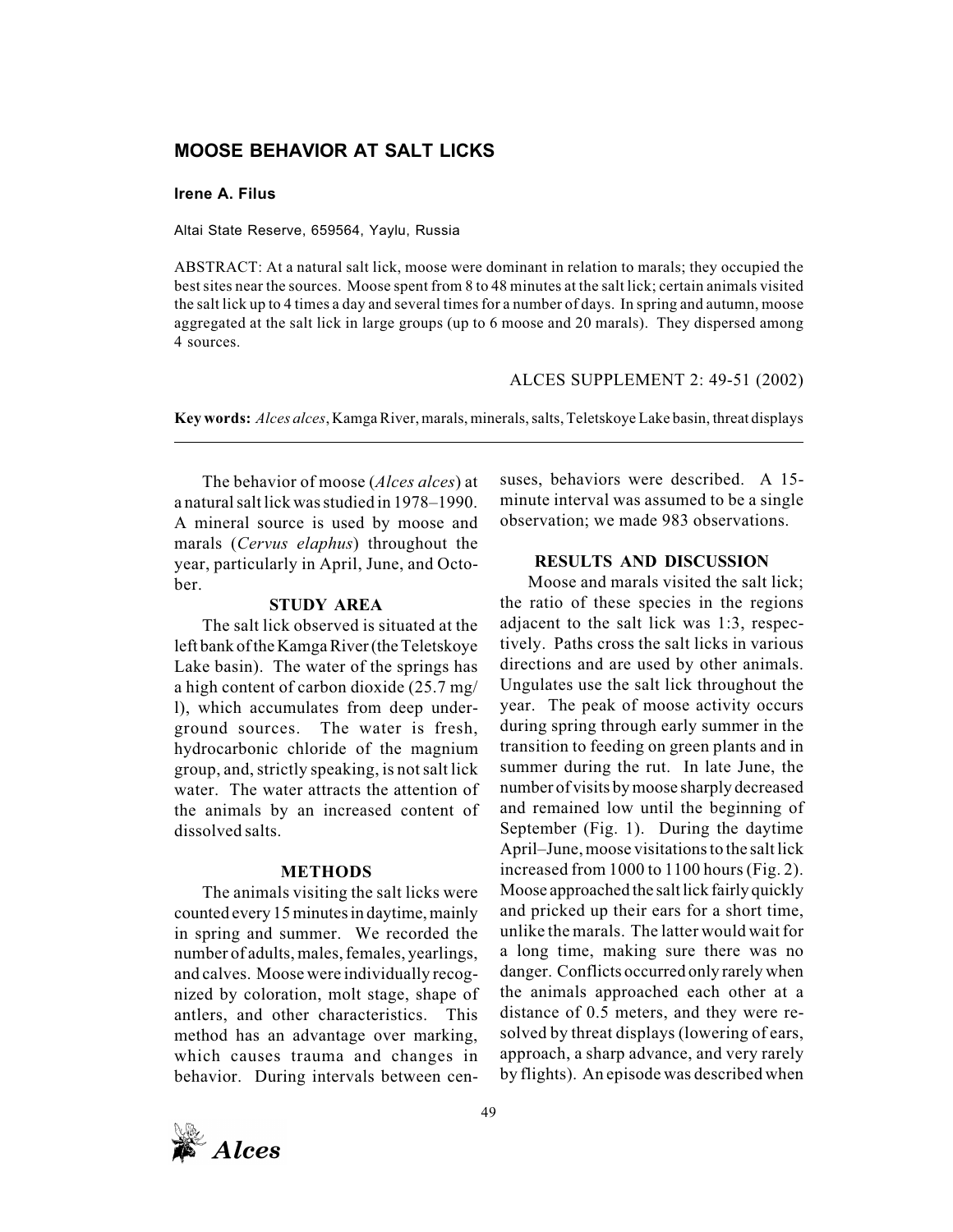

Fig. 1. The attendance of salt licks by moose in different seasons of the year (1978-1990).



Fig. 2. The attendance of salt licks by moose during day-time (April-June, 1978-1990).

a bull moose went to the salt lick, followed by a group of marals, and did not respond to the marals that had sighted danger and escaped. The bull moose approached the source and started drinking.

At the salt lick, moose drink the water from the sources and have not been seen eating the earth. They depended on their sense of smell to find the water. As they approached the salt lick, they lowered their head and smelled the water while on the move. The most preferable for moose were the plots where the spring water emerged out of the surface. Some moose drank the water from several sources. The main posture of the animals when licking was standing with their heads lowered. The moose would bend their legs very rarely. The animals would mainly drink in small sips and less often would lap. They spent  $8-48$ minutes  $(n = 7)$  at the salt lick. Some animals, after they had finished salt licking, did not leave the salt lick but bedded and fed at the bog and in the vicinity.

Certain moose visited the salt lick 2-4 times. Some cases were also recorded of animals visiting the salt lick for a long period. For instance, a 1-year-old male visited the salt lick between 2 and 26 March 1982. In 49 observations the salt lick was visited by 2 or more moose (the greatest number was 6), occurring randomly in 34 aggregations of animals. The constant groups of moose were mainly familial, including cows and young of the year, females with 1-year-old calves, and 1-yearold and 2-year-old calves of the same litter. Such groups also included a male, female, and 2 adult males. Conflicts occurred rarely  $(3 \text{ cases})$  when the animals approached  $0 -$ 5 m. Threat displays (lowering of the ears, approach, or a sharp advance) of one animal was normally enough for the other moose to retreat several meters. Only in one case did moose in a group (a cow with a 1-year-old) drive away an individual male with a kick of the front leg; the individual moose had to move over to a neighboring plot. In some very rare cases, the fights between moose at the salt lick led to very serious consequences. An adult moose injured a 1-year-old male visiting the salt lick regularly in May 1982, inflicting heavy trauma to the vertebrae column. The young animal was found at the salt lick with his leg paralyzed. He was moving about with difficulty and subsequently was killed by a